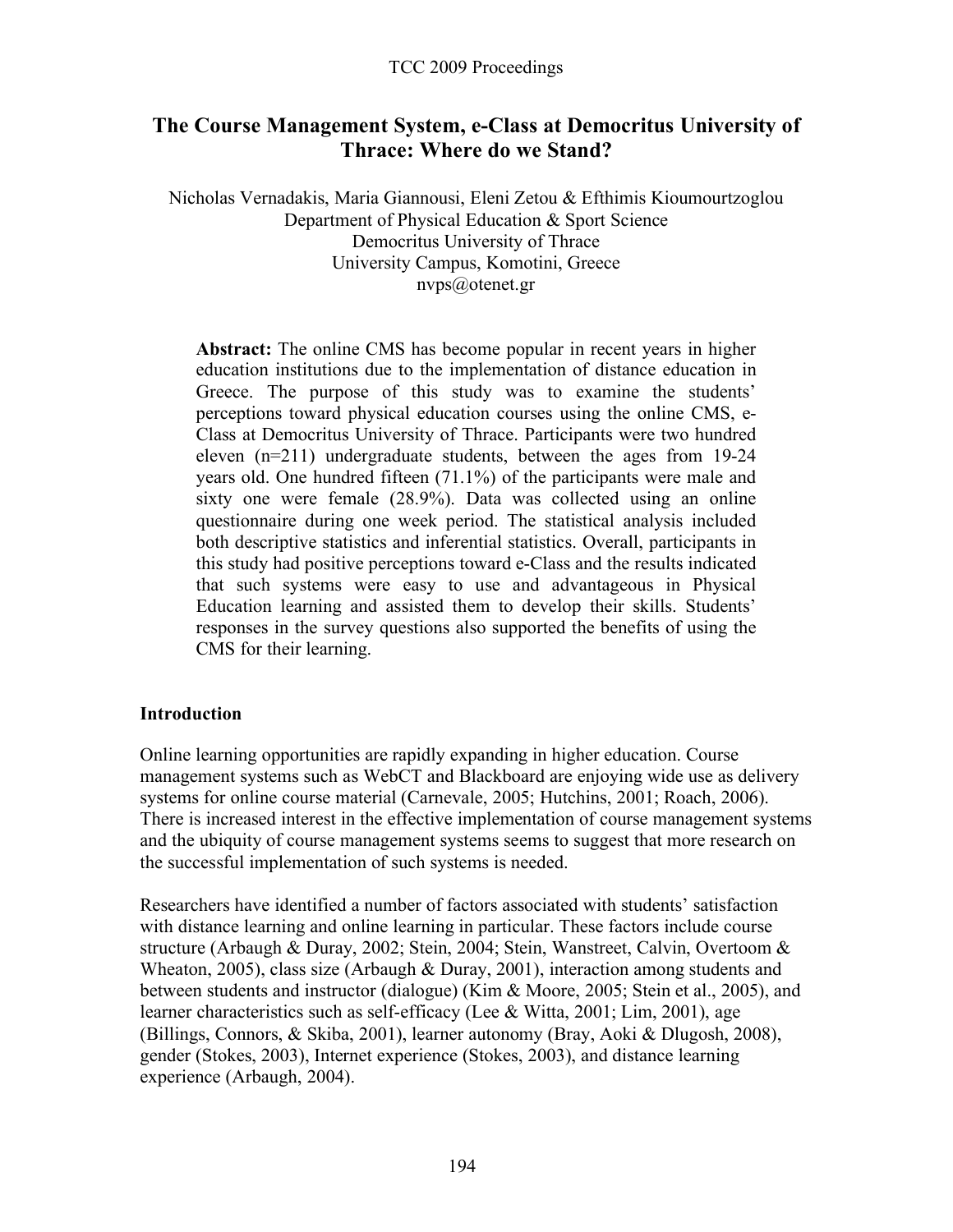In a study involving 201 students enrolled in distance learning courses using formats ranging from face-to-face to completely online instruction at three different universities, Stein reports that course structure was the most important determinant of satisfaction reported by students. The results of this report suggested that common course elements such as objectives, deadlines, and promoting discussion were essential to student satisfaction (Stein, 2004). Course structure was determined to lead to increased satisfaction with perceived learning in a study involving 201 students engaged in Web supported courses (up to half the course delivered online) and Web-delivered courses (90% or more of the course delivered online) offered at three institutions of higher education (Stein et al., 2005).

A study of student satisfaction with distance learning courses offered primarily through use of IVC, but supported with online discussions and e-mail (elements of most online distance learning courses) found that nearly 70% of the respondents (who were predominantly undergraduate students) indicated that they were satisfied (Shirvani, 2002). Shirvani (2002) found a statistically significant number of seniors and graduate students who reported they were satisfied with the courses studied as compared to freshmen, sophomores, and juniors ( $n = 277$ ), even though students at the senior and graduate level also indicated that they were less likely to interact or ask the instructor questions. For these students, it appeared that interaction as measured in this study did not weaken their satisfaction with the course (Shirvani, 2002). Student interaction with colleagues and the course instructor was found to be significantly related to the level of course satisfaction in a study of 82 graduate students who were enrolled in at least one Web-based course (Kim & Moore, 2005).

Finally, in a study comparing students enrolled in online and traditional face-to face versions of the same course taught by the same instructor, Johnson, Aragon, Shaik, and Palma-Rivas (2000) found that students in both courses were satisfied, but the students in the traditional face-to face course revealed slightly greater satisfaction with the instructor's performance. There were also significant differences in the reported level of interaction among students and between students and the instructor. The online learners rated the interaction lower than did students in the face-to-face course, but students in both learning environments rated interaction positively (Johnson et al., 2000).

Student satisfaction with the online courses offered by the Department of Physical Education & Sport Science at Democritus University of Thrace is an important issue. As a major stakeholder in the academic program, student satisfaction with the courses and the learning environment in which they are offered is essential. Students who are dissatisfied with an online course offered in this degree program may elect to take future courses by other means or may elect to study elsewhere – an option the university participating in this study does not wish to see its students exercise. Therefore, the purpose of this study was to evaluate the educational services offered by an asynchronous course management system (e-Class) for the support of the traditional instruction method in the classroom at the Democritus University of Thrace. The study looked at the following general research statements: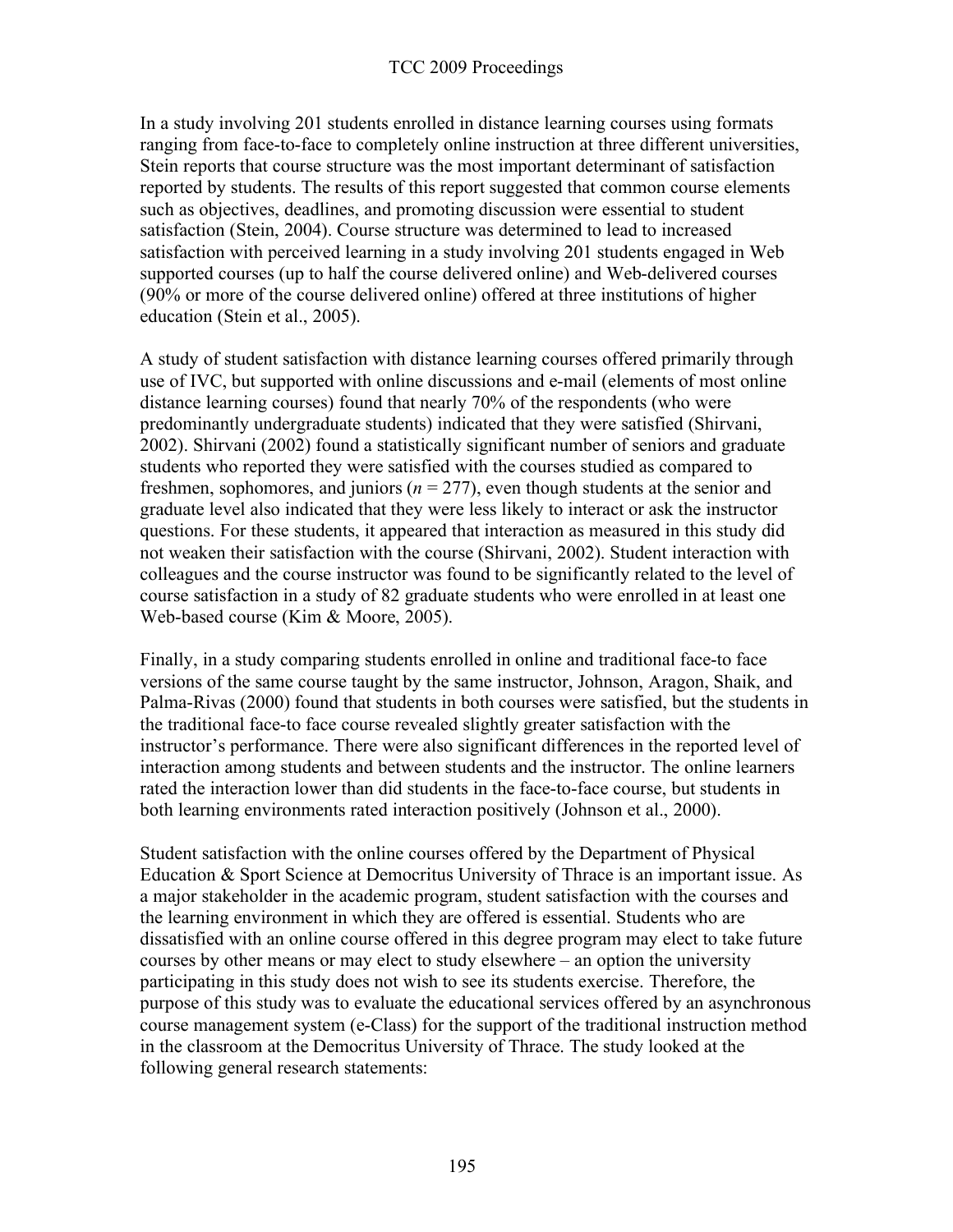1. What are the students' perceptions toward physical education courses using the online CMS, e-Class at Democritus University of Thrace?

## **Methods**

## *Participants*

The participants included in this study were undergraduate students enrolled in courses at the Democritus University of Thrace, Department of Physical Education & Sport Sciences in the spring semester of 2008. The sampling frame used for this study was convenience sampling. For data collection, the researchers asked five instructors who were delivering online instructions in different subject disciplines at the university to allow students' participation in the study. As a result, two hundred eleven  $(n=211)$ students were participated in the data collection. The participants consisted of 76 (36%) freshmen, 58 (27.4%) sophomores or juniors, and 77 (36.5%) seniors. One hundred fifteen (71.1%) of the participants were male and sixty one were female (28.9%), between the ages from 19-24 years old. The students' participation was voluntary, and the anonymity of students' responses and their confidentiality as participants were explained before distributing the instruments.

## *Instrumentation*

Examination of the literature revealed the Course Management System Scale - CMSS (Vernadaki, Antoniou, Vernadakis, Giannousi & Kioumourtzoglou, 2008) as a valid instrument for testing students' perception toward CMS. This instrument was developed to evaluate the educational services offered by an asynchronous course management system (e-Class) for the support of the traditional instruction method in the classroom. Reliability estimates of the original instrument based on Cronbach's alpha measure was .78.

The CMSS survey contained four sections: a) demographic information, b) information technology skills, c) the students' perception toward online CMS, and d) the students' use of CMS tools.

The first section of the survey included questions relative with the participants' demographic information (age, gender, academic year) while the second section constituted of 8 questions on the participants' prior expertise with computers and computer applications, such as: word processing, spreadsheet, presentation, graphics, communications systems, computer maintenance, online library resources and course management system. Each of these eight items had five response categories coded from 1 to 5 with 1=poor, 2=fair, 3=good, 4=very good and 5=excellent.

In the third section, five dimensions were used to assess the students' perceptions toward online CMS, including *participation dimension* (5 items), *educational material dimension* (4 items), *usefulness dimension* (4 items), *user control dimension* (4 items), and *interaction dimension* (4 items). Under the five dimensions previously identified,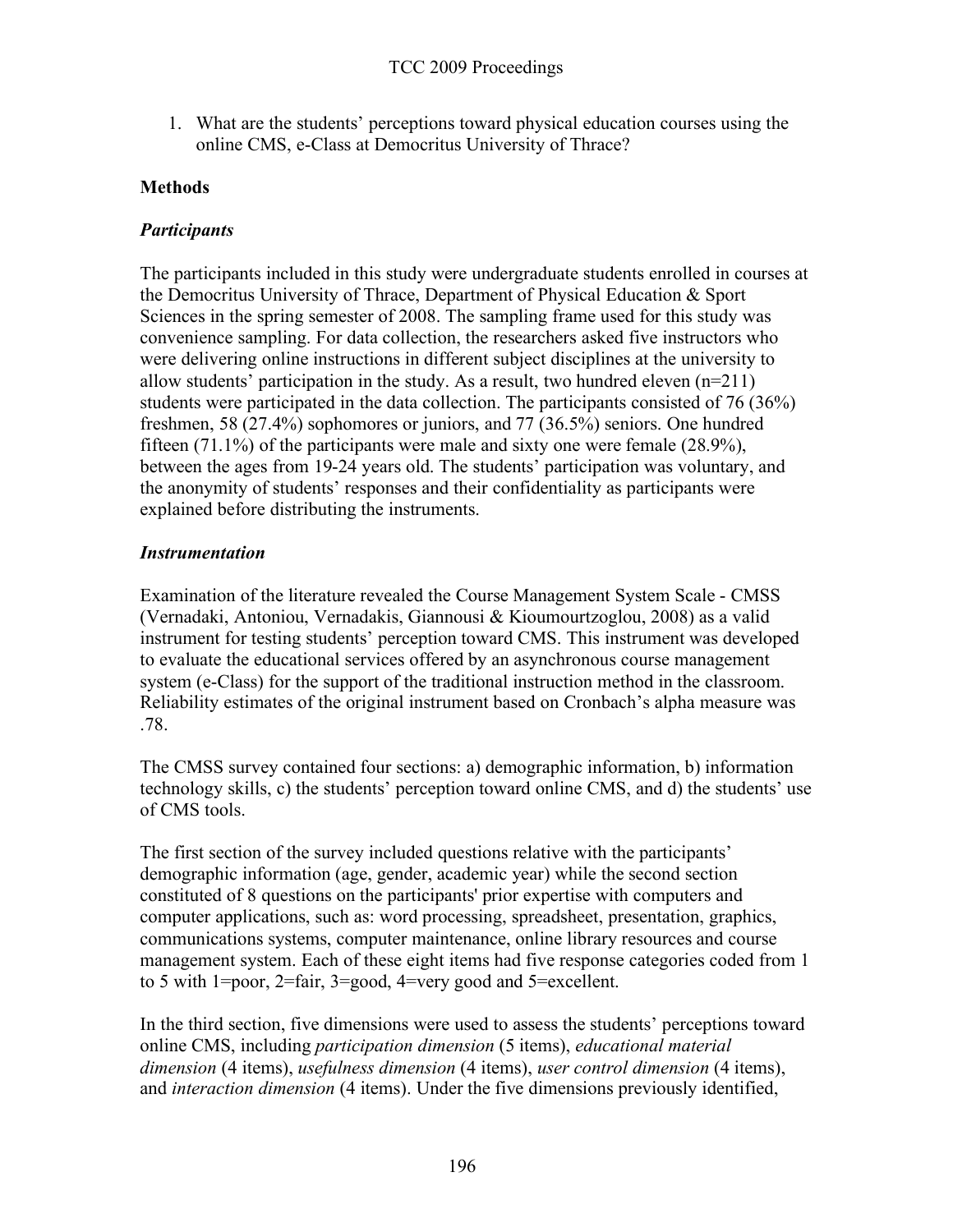twenty one items were involved such as: My participation in class discussions has improved significantly; The educational material was clear; The registration process was efficient; I was able to repeat the curriculum whenever it was necessary; Student-toinstructor interaction was more difficult than in other courses. Participants rated their responses for each of these 21 items using a 5-point Likert-type scale. These five response categories were coded from 1 to 5 with 1=strongly disagree, 2=disagree, 3=neither disagree nor agree, 4=agree and 5=strongly agree.

Furthermore, the fourth section of the survey poses the questions about which e-Class tools students consider helpful for them in order to be successful in physical education courses at Democritus University of Thrace. This section of the survey included an item listing 8 different functions such as: the course description tool, the agenda tool, the announcements tool, the documents tool, the self-evaluation exercises tool, the assignment tool, the forum tool and the chat tool. Items on the survey were measured on a 5-point Likert-type scale from  $1 =$  never,  $2 =$  rarely,  $3 =$  occasionally,  $4 =$  often,  $5 =$  very often.

## *Data Collection*

Data for this research was collected using an online questionnaire. An online questionnaire is a more efficient and economical way of collecting data from students in a university because most students today are avid users of the web. Communication using email is almost inevitable for faculty since almost all students are using such communication as a primary source for communication outside the classroom. Most university announcements and event updates are also communicated through the web or email communication, which make accessing the web and knowledge of email communication an inevitable tool for students.

The online questionnaire was designed in such a way that when participants first clicked on the link to the questionnaire, they were shown an informed consent letter explaining the purpose and structure of the questionnaire, their rights as participants, as well as any possible risk involved in participation of this research. In the letter, participants were also given the email address of the researcher in case there were other questions regarding the research that a participant wished to clarify. The email could also be used if a participant was interested in knowing the results of the research study.

The online questionnaire was divided into four different sections. After reading the informed consent letter, the participants were asked to indicate if they had ever used e-Class. Participants who have used or were using e-Class completed all four sections of the questionnaire. Participants who had never used e-Class or had never heard of e-Class were directed to only two sections of the questionnaire – demographic information, and skills with information technology. Both groups of participants completed the questionnaire in a section-by-section manner, that is, after the completion of one section, the participant was asked to click a *next* button to go to the next section, until all sections were completed. The questionnaire was also designed with an embedded program so that if a participant chose to skip any item, a remark designed using JavaScript appeared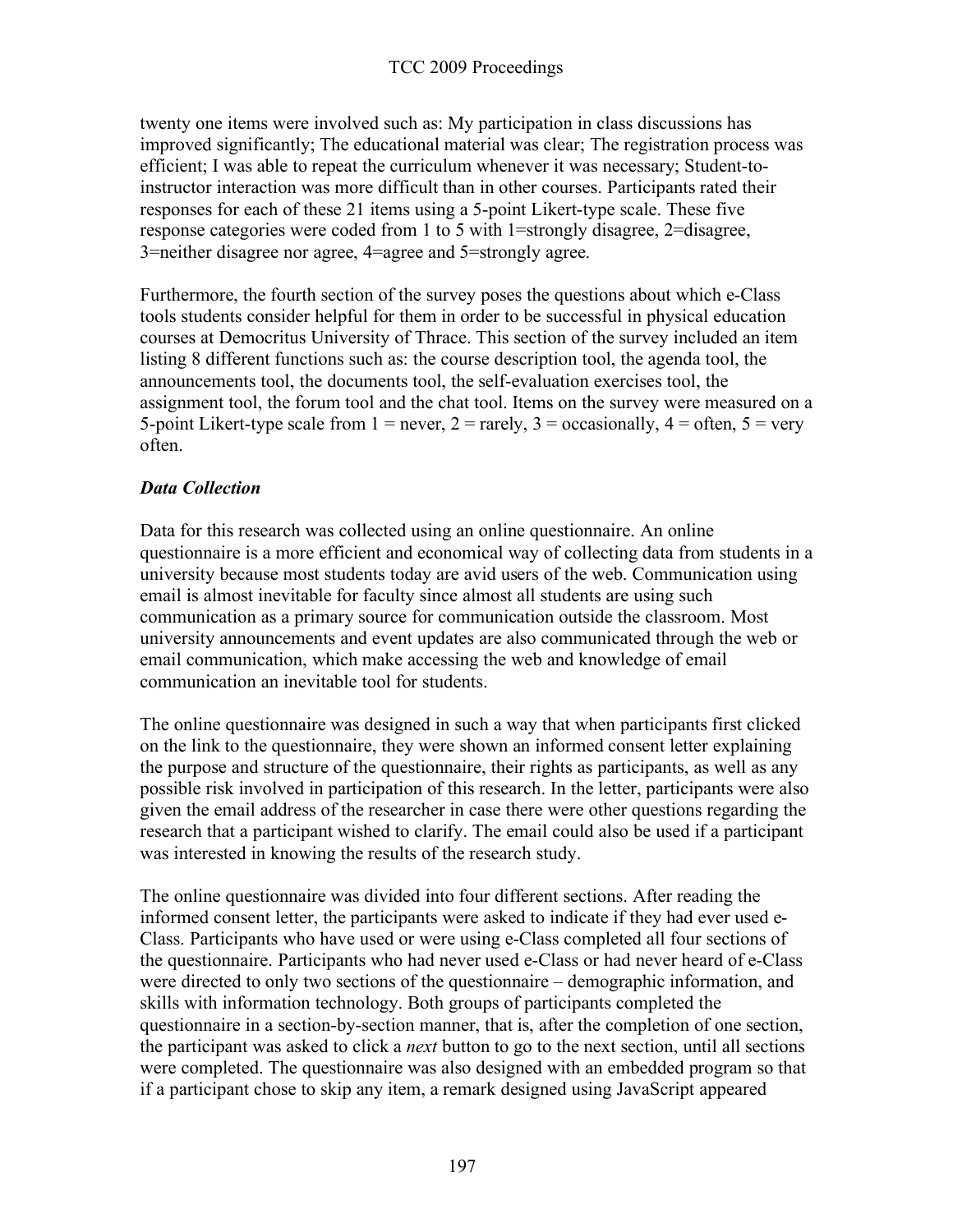requiring the participant to complete the missing item before he or she proceeded to the next section. After completion of the entire questionnaire, the participant clicked on a *submit* button, which sent the completed questionnaire to a secure server accessible only by the researcher. It was determined that participants would need approximately 30 minutes to complete all sections of this instrument.

### **Results**

Descriptions of the statistical procedures utilized in analyzing the data collected for this investigation are presented in this section. Data analysis was conducted using SPSS version 17 statistical software.

The statistical analysis included both descriptive statistics and inferential statistics. Descriptive statistics were provided to summarize the data and include measures of central tendency: mean, median, mode, and measures of variability (i.e., range, standard deviation) (Green & Salkind, 2007). Inferential statistics were based on the compare means. One-sample *t* test and *t* statistics were obtained. An alpha level of .05 was established prior to data analysis.

## *Demographics*

Males comprised 71.1% ( $n=150$ ) of the sample while females comprised 28.9% ( $n=61$ ). Most participants were 22 years of age, the mean age was  $21.6$  (S.D. = 3.12) and the range was 19 to 24. The majority of the participants were seniors (36.5%) with sophomores  $\&$  juniors making up the next largest group (36%). The remaining (24.6%) of the participants were freshmen. Figure 1 reports the percentages of participants associated with the academic year.



**Figure 1.** Percentages of participants in each academic year.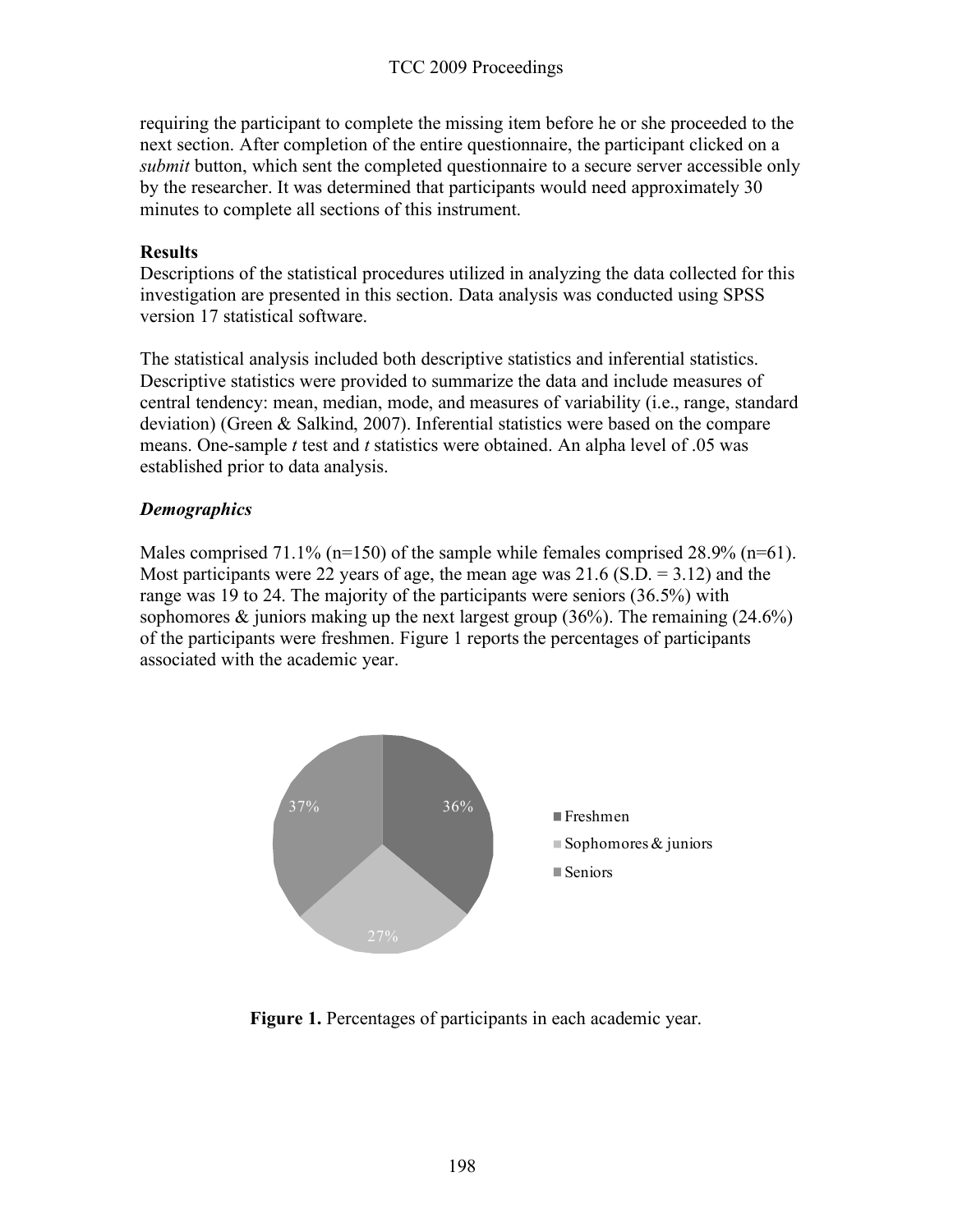### *Information technology skills*

Besides the demographic information, participants were asked to report their experience level on specific computer technologies and application. Table 1 shows the frequencies and percentages associated with the information technology skills. The most frequently occurring information technology categories were the word processing, communications systems and course management system, and the least common information technology categories were online library resources, graphics software and computer maintenance.

|                                                                           | Poor         | Fair         | Good         | Very good    | Excellent    |
|---------------------------------------------------------------------------|--------------|--------------|--------------|--------------|--------------|
| Word processing (Word, etc.)                                              | $16(7.6\%)$  | $30(14.2\%)$ | $62(29.4\%)$ | $75(35.5\%)$ | $28(13.3\%)$ |
| Spreadsheets (Excel, etc.)                                                | $32(15.2\%)$ | 75 (35.5%)   | 59 (28%)     | 28 (13.3%)   | $17(8.1\%)$  |
| Presentation software<br>(PowerPoint, etc.)                               | $36(17.1\%)$ | 57 (27%)     | 52 (24.6%)   | 51 (24.2%)   | $15(7.1\%)$  |
| Graphics software<br>(Photoshop, Flash, etc.)                             | $61(28.9\%)$ | 58 (27.5%)   | 52 (24.6%)   | $26(12.3\%)$ | $14(6.6\%)$  |
| Communications systems<br>(Internet, e-mail, chat, etc.)                  | $21(10\%)$   | $26(12.3\%)$ | 57 (27%)     | 56 (26.5%)   | 51 (24.2%)   |
| Online library resources                                                  | $61(28.9\%)$ | 64 (30.3%)   | 51 (24.2%)   | 28 (13.3%)   | $7(3.3\%)$   |
| Computer maintenance<br>(Downloading updates, etc.)                       | 63 (29.9%)   | 57 (27%)     | 37(17.5%)    | $35(16.6\%)$ | 19(9%)       |
| Course management system<br>$(e\text{-Class}, \text{WebCT}, \text{etc.})$ | $14(6.6\%)$  | 38 (18%)     | 53 (25.1%)   | 64 (30.3%)   | $42(19.9\%)$ |

#### **Table 1.** Frequencies and percentages of information technology skills.

#### *Students' perception toward online CMS*

One-sample *t* tests were conducted on the students' perception toward e-Class scores to evaluate whether their mean were significantly different from 2.5, the accepted mean for students at Democritus University of Thrace in general. The sample mean of 3.59 (*SD* = .69) was significantly different from 2.5,  $t(210) = 22.80$ ,  $p < 0.01$ , concerning the *participation dimension*. The 95% confidence interval for the students' perception toward e-Class mean ranged from 3.49 to 3.68. The sample mean of *educational material dimension* ( $M = 3.64$ ,  $SD = .61$ ) was significantly different from 2.5,  $t(210) = 27.08$ ,  $p <$ 0.01. The 95% confidence interval for the students' perception toward e-Class mean ranged from 3.56 to 3.73. Also, the sample mean of *usefulness dimension* (*M* = 3.85, *SD*  $=$  .64) was significantly different from 2.5,  $t(210) = 30.78$ ,  $p < 0.01$ . The 95% confidence interval for the students' perception toward e-Class mean ranged from 3.76 to 3.93. Moreover, the sample mean of *user control dimension*  $(M = 3.39, SD = .73)$  was significantly different from 2.5,  $t(210) = 17.76$ ,  $p < 0.01$ . The 95% confidence interval for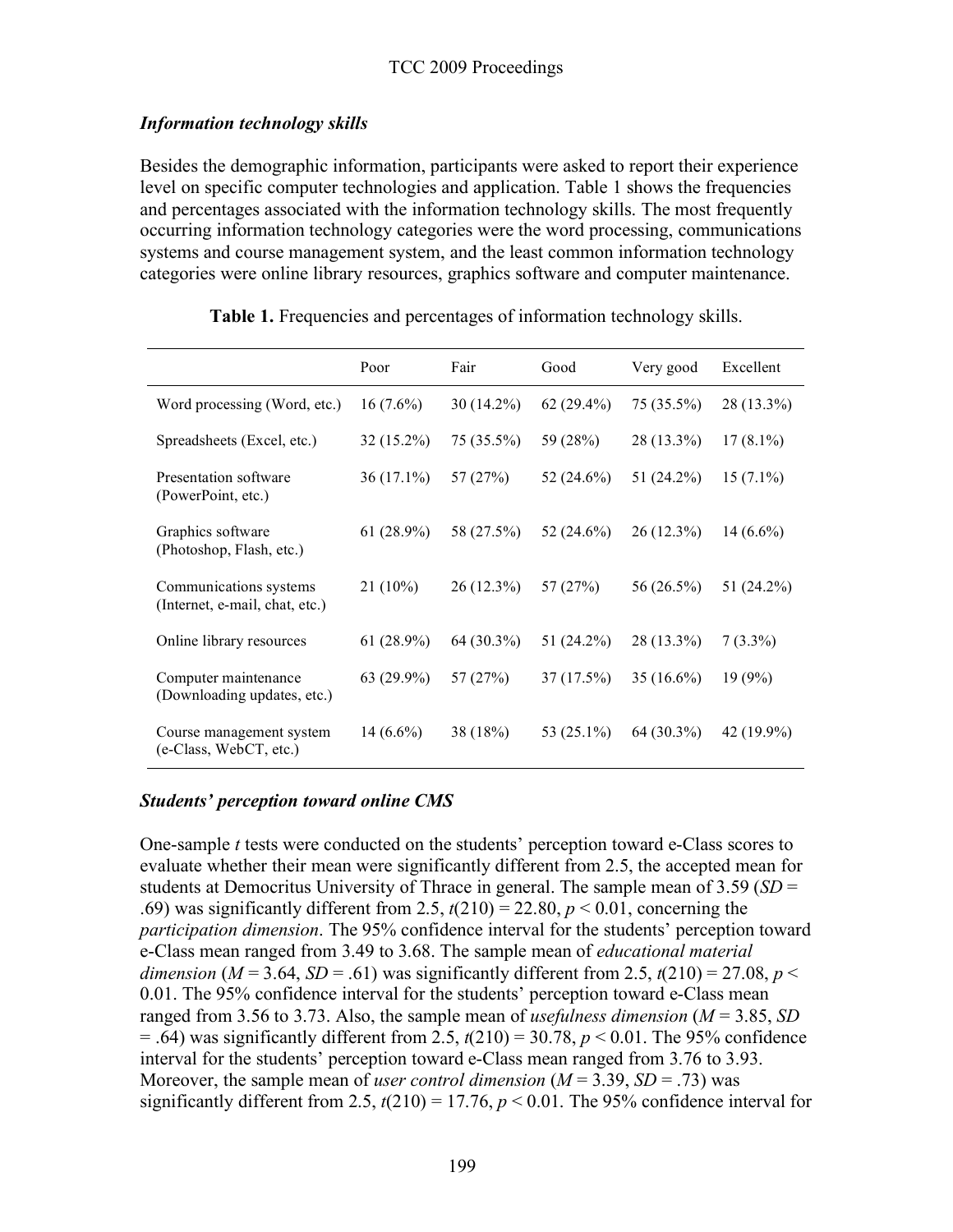#### TCC 2009 Proceedings

the students' perception toward e-Class mean ranged from 3.29 to 3.49. Finally, the sample mean of *interaction dimension* ( $M = 3.56$ ,  $SD = .66$ ) was significantly different from 2.5,  $t(210) = 23.32$ ,  $p < 0.01$ . The 95% confidence interval for the students' perception toward e-Class mean ranged from 3.47 to 3.65. Table 2 shows the distribution of students' perception scores in each dimension. The results support the conclusion that participants had more positive perception than average in each dimension.

|                      | N   | Mean | SD. |
|----------------------|-----|------|-----|
| Participation        | 211 | 3.59 | .69 |
| Educational material | 211 | 3.64 | .61 |
| Usefulness           | 211 | 3.85 | .64 |
| User control         | 211 | 3.39 | .73 |
| Interaction          | 211 | 3.56 | .66 |

**Table 2.** Distribution of students' perception scores in each dimension.

Note. Test value  $= 2.5$ 

#### *Students' use of CMS tools*

To understand which tools in the e-Class undergraduates used most often for their physical education courses, the survey included an item listing eight different functions (Table 3). The top choice was the *documents tool* ranging from "often" to "very often" in 74.4% of the participants and was followed by *announcement tool* (70.1%), *assignment tool* (63.5%), *self-evaluation exercises tool* (45.5%), *course description tool* (15.6%), *agenda tool* (12.3%), *discussion board tool* (6.6%) and *chat room tool* (6.2%).

| <b>Table 3.</b> Frequencies and percentages of participants in each e-Class function. |  |  |
|---------------------------------------------------------------------------------------|--|--|
|                                                                                       |  |  |

|                              | Never         | Rarely        | Occasionally  | Often        | Very often  |
|------------------------------|---------------|---------------|---------------|--------------|-------------|
| Course description           | 41 $(19.4\%)$ | 81 (38.4%)    | 56 (26.5%)    | $26(12.3\%)$ | $7(3.3\%)$  |
| Agenda                       | $63(29.9\%)$  | 79 (37.4%)    | 43 $(20.4\%)$ | 19(9%)       | $7(3.3\%)$  |
| Announcements                | $4(1.9\%)$    | $22(10.4\%)$  | 37(17.5%)     | 68 (32.2%)   | 80 (37.9%)  |
| Documents                    | $8(3.8\%)$    | $17(8.1\%)$   | 29 (13.7%)    | 54 (25.6%)   | 103 (48.8%) |
| Self-evaluation<br>exercises | 19(9%)        | 41 $(19.4\%)$ | 55 (26.1%)    | 45(21.3%)    | 51 (24.2%)  |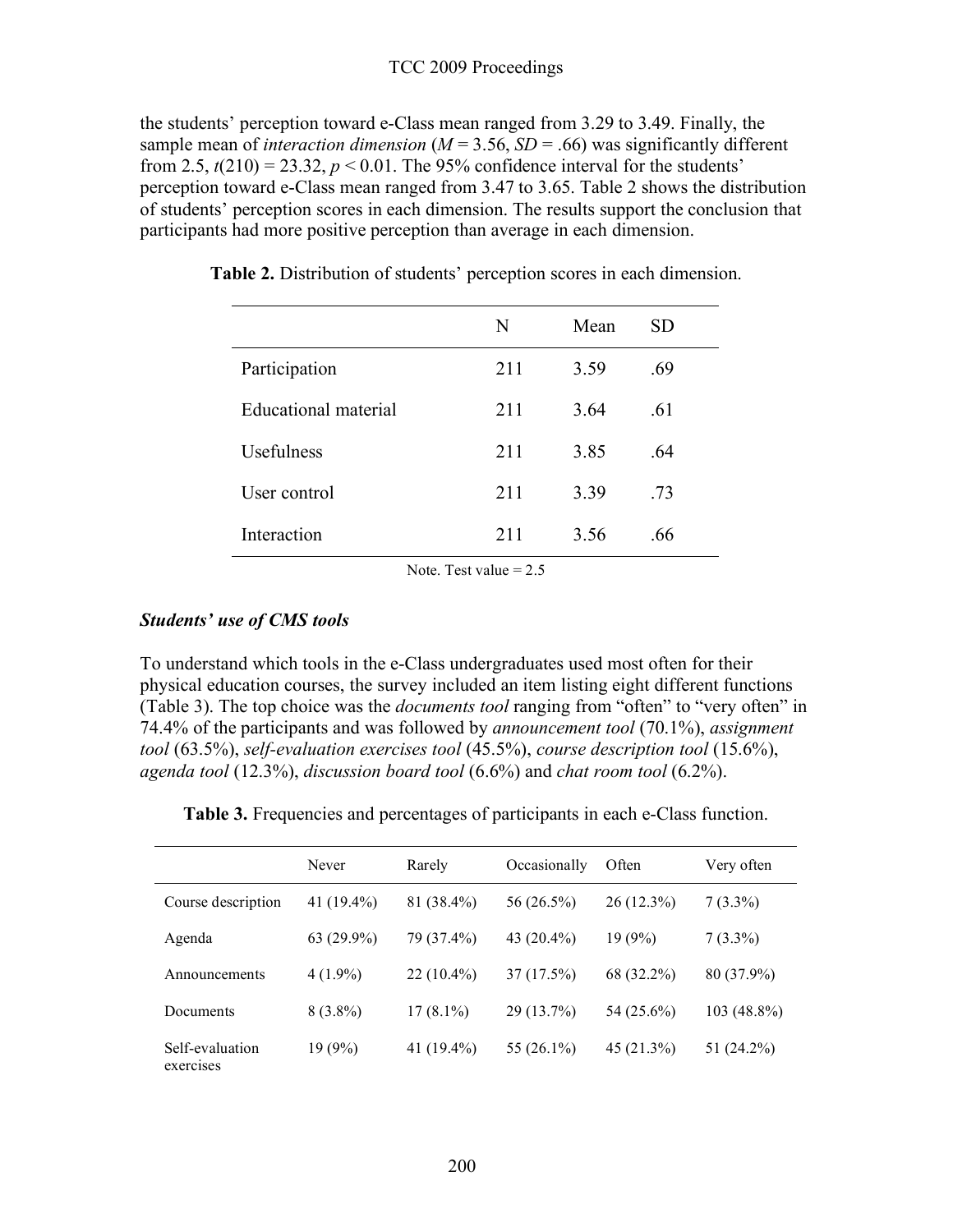#### TCC 2009 Proceedings

| Assignment       | $17(8.1\%)$ | $27(12.8\%)$ | $33(15.6\%)$ | 51 (24.2%)   | 83 (39.3%) |
|------------------|-------------|--------------|--------------|--------------|------------|
| Discussion board | 80 (37.9%)  | 73 (34.6%)   | 44 (20.9%)   | 11 $(5.2\%)$ | $3(1.4\%)$ |
| Chat room        | 104(49.3%)  | 77 (36.5%)   | $17(8.1\%)$  | $9(4.3\%)$   | $4(1.9\%)$ |

#### **Discussion**

The online CMS has become popular in recent years in higher education institutions due to the implementation of distance education in Greece. A research question was designed to understand how undergraduate students at Democritus University of Thrace perceived the utilization of the online CMS, e-Class in Physical Education courses. Analysis of the survey revealed a generally positive perception towards this particular online CMS. At this point, one may speculate whether or not the overall perception of e-Class was due to the limited CMS most students were exposed to. In other words, e-Class may be the only CMS most students are familiar with or have used.

Further analysis of the survey showed that the first dimension of the questionnaire, *participation,* had positive ranging from "3.49" to "3.68" on students' perception. This reveals that the on line CMS, e-Class allowed the students to become engaged in knowledge construction, sharing and reflecting the processes of their own work. The dimension *educational material* had positive ranging from "3.56" to "3.73". This indicates that the participants were satisfied with the amount and the clarity of the information received. The strong positive responses on the third dimension *usefulness* made it the most dominant in increasing "e-Class" perception. This shows that the execution and operation of e-Class was user friendly and the interface intuitive, and that it had helped to reduce both the faculty and the student's time in figuring out minute details of operation so that they were able to focus on teaching and learning. Also, the dimension *user control* had the smallest positive impact on students' perception toward the on line CMS, e-Class ranging from "3.29" to "3.49". The explanation to this phenomenon could be that on line instruction only focuses on learner's cognitive and motivational process while their emotional needs in the process of learning are left out. Finally, the last dimension, interaction had positive ranging from "3.47" to "3.65". This means that the particular on line CMS contained interactive features that would empower the learners to control the content and the flow of information and encouraged them to interact with the instructor or other learners. Such findings corresponded to the previous studies (Boggs, Shore & Shore, 2004; Jones & Jones, 2005), which indicated that students perceived the CMS as a beneficial tool for learning and positive to student's success of learning.

The perception ratings may be affected by a non-response bias. It could be that some students who were not satisfied with the courses choose not to participate in the study. Another consideration is that only students who completed at least one of the courses involved in the study were surveyed.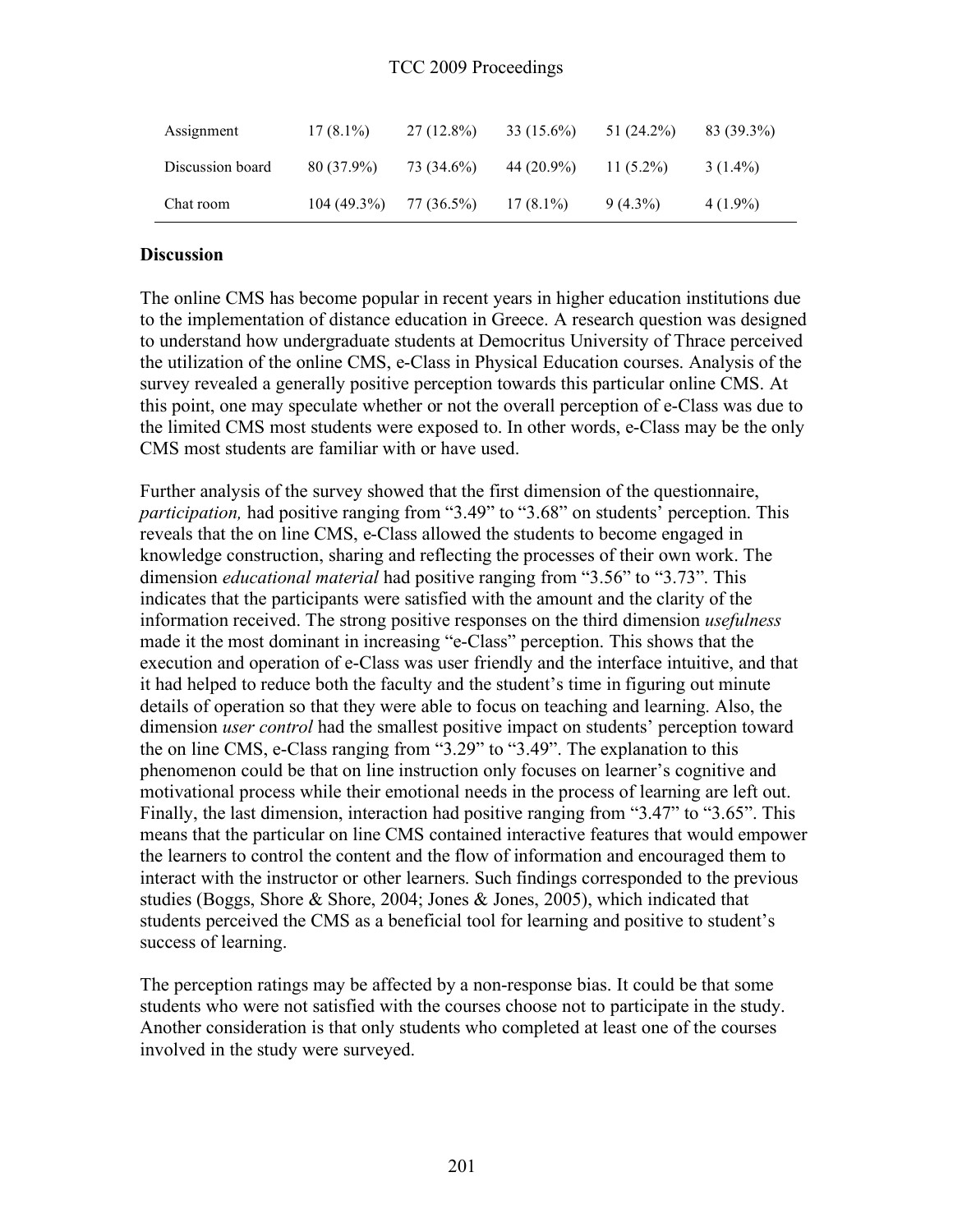It is also important to note that the sample consists of slightly more men than women. This is noteworthy, given recent enrollment data that suggest women comprise the majority of postsecondary students (National Statistical Service of Greece, 2008). Thus, results from the present study should be interpreted in light of this limitation and generalizations may be limited to comparable samples.

Regarding the student's most frequently used tools in the CMS, the hierarchical order of the report was documents tool (74.4%), announcement tool (70.1%), assignment tool (63.5%), self-evaluation exercises tool (45.5%), course description tool (15.6%), agenda tool (12.3%), discussion board tool (6.6%) and chat room tool (6.2%). According to the data, it was likely that students used the CMS to read information content of uploaded documents, see class announcement, check grades and work on assignments. Course description, agenda, discussion board and chat room were four at the bottom of the list, which indicated that the students might not frequently used the CMS to read information about course goals, structure, teachers in charge, etc., check crucial course events in time order (lectures, meetings, etc) and communicate with classmates or teachers to exchange opinions about the course. This finding was consistent with the study done by Heaton-Shrestha, Gipps, Edirisingha, and Linsey (2007), in which the announcements and course documents were reported as the most used features in Blackboard, while the chat room was one of the least used, as well as the discussion board. The discussion above provides evidence that although e-Class might be quite commonly used, it might not have been utilized to its full potential.

## **Conclusion**

The findings of the study provided information of the students' perceptions toward physical education courses using the online CMS, e-Class. Overall, participants in this study had positive perceptions toward e-Class and the results indicated that such systems were easy to use and advantageous in Physical Education learning and assisted them to develop their skills. Students' responses in the survey questions also supported the benefits of using the CMS for their learning.

Since the e-Class system was viewed as a beneficial tool for student physical education learning in the study, the administrators of the department of Physical Education & Sport Science at Democritus University of Thrace should take this online tool into consideration in the process of making administrative decisions, and the instructors should be encouraged to utilize the online CMS and the training program should be offered to stimulate both teachers and students' motivation of adopt the e-Class for Physical Education teaching.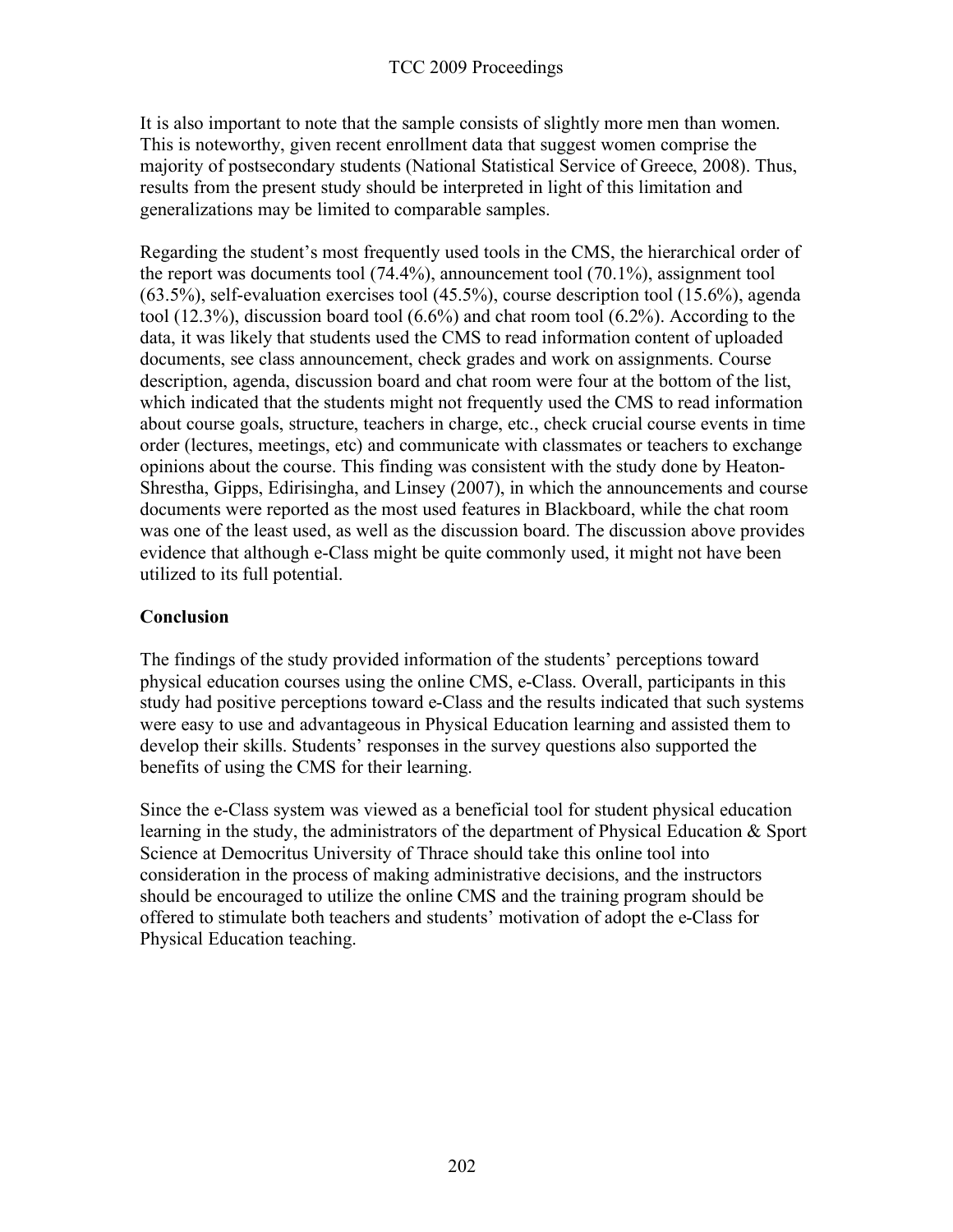### **References**

- Arbaugh, J. B. (2004). Learning to Learn Online: A Study of Perceptual Changes Between Multiple Online Course Experiences. *Internet and Higher Education, 7*, 169–182.
- Arbaugh, J. B. & Duray, R. (2001). *Class Section Size, Perceived Classroom Characteristics, Instructor Experience, and Student Learning and Satisfaction with Web-based Courses: A Study and Comparison of two On-line MBA Programs.* In D. Nagao (Ed.), Proceedings of the Sixty-First Annual Meeting of the Academy of Management (CD), MED A1-A6.
- Arbaugh, J. B., & Duray, R. (2002). Technological and Structural Characteristics, Student Learning and Satisfaction with Web-based Courses: An Exploratory Study of two On-line MBA Programs. *Management Learning, 33*(3), 331–347.
- Billings, D. M., Connors, H. R., & Skiba, D. J. (2001). Benchmarking best Practices in Web-based Nursing Courses. *Advances in Nursing Science, 23*(3), 41–52.
- Boggs, S., Shore, M., & Shore, J. (2004). Using E-learning Platforms for Mastery Learning in Developmental Mathematics Courses. *Mathematics and Computer Education, 38*(2), 213–20.
- Bray, E., Aoki, K. & Dlugosh, L. (2008). Predictors of Learning Satisfaction in Japanese Online Distance Learners. *International Journal of Open and Distance Learning, 9*(3). Retrieved on December 17, 2008 from http://www.irrodl.org/index.php/irrodl/article/viewFile/525/1154
- Carvenale, D. (2005). Government's Request for Data may Delay Blackboard's Purchase of WebCT. *Chronicle of Higher Education, 52*(16). Retrieved December 26, 2008, from http://chronicle.com/weekly/v52/i16/16a02901.htm
- Green, B. S., & Salkind, J. N. (2007). *Using SPSS for Windows and Macintosh: Analyzing and Understanding Data* (5th ed.). New Jersey: Prentice Hall.
- Heaton-Shrestha, C., Gipps, C., Edirisingha, P., & Linsey, T. (2007). Learning and Elearning in HE: The Relationship Between Student Learning Style and VLE use'. *Research Papers in Education, 22*(4), 443–464.
- Hutchins, H. M. (2001). Enhancing the Business Communication Course through WebCT. *Business Communication Quarterly, 64*, 87–94. Retrieved December 27, 2008, from http://bcq.sagepub.com/cgi/content/refs/64/3/87
- Johnson, S. D., Aragon, S. R., Shaik, N., & Palma-Rivas, N. (2000). Comparative Analysis of Learner Satisfaction and Learning Outcomes in Online and Face-to-Face Learning Environments. *Journal of Interactive Learning Research, 11*(1), 29–49.